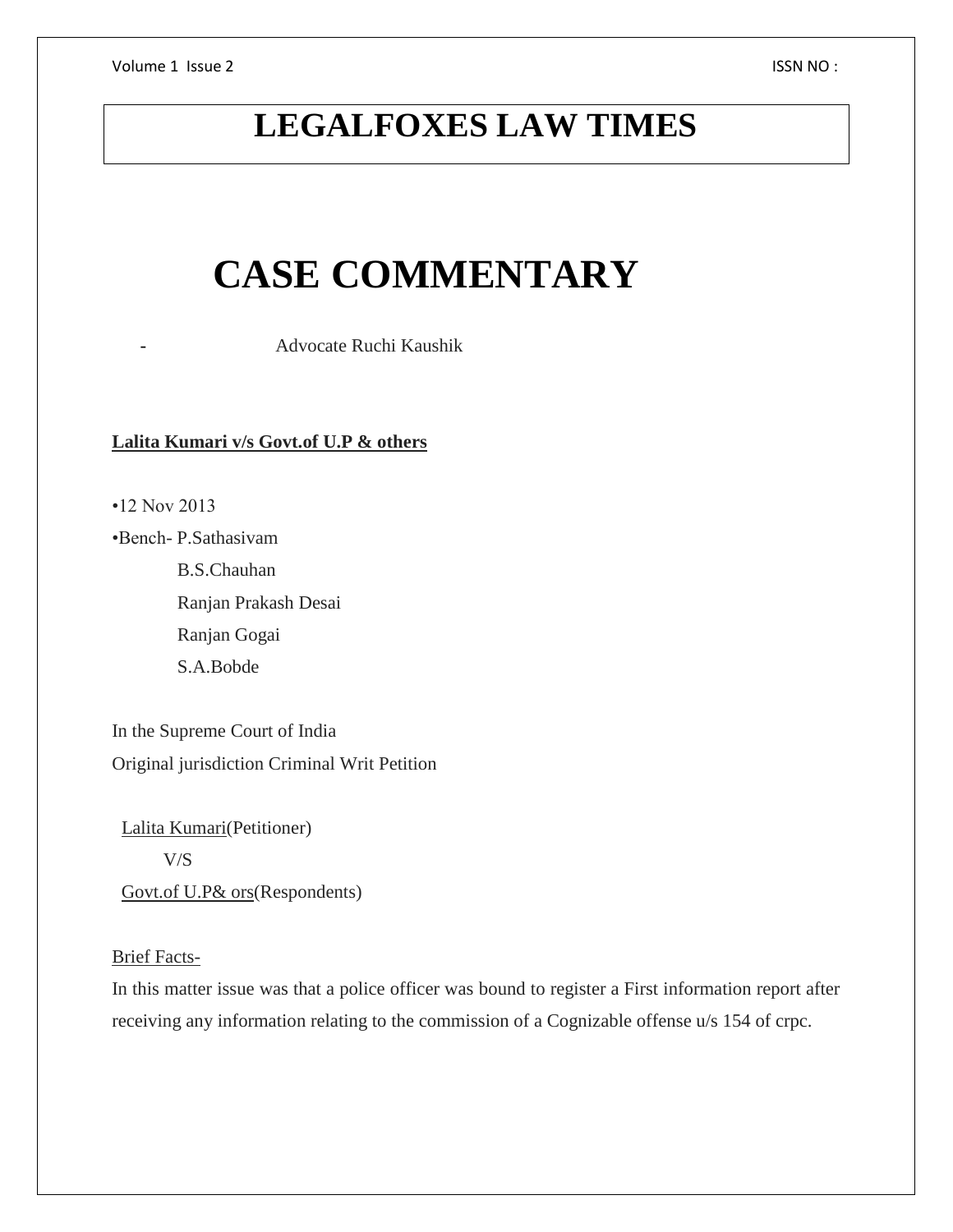#### Volume 1 Issue 2 ISSN NO :

According to the section 154 of crpc the police officer has the power to conduct the Preliminary inquiry in order to test the veracity of such information.

In this case a writ petition under article 32 of the Constitution has been filled by father of Lalita Kumai (minor girl) Shri Bhola Kamat , as her daughter was kiddned for the issuance of writ petition Habeas corpus.

The grievance in the said writ petition is that on 11.05.2008 a written report was submitted by the petitioner before the officer in charge of the concerned police station but they did not take any action on the same.

A two judge bench of this court issued notice to the Union of India and Director General of police if the necessary steps are not taken for the registration of FIR immediately then sufficient cause is shown to the concerned Court.

# Arguments –

After hearing councils of the court u/s 154 of crpc, a police officer is bound to register an FIR when a Cognizable offence is made out and police officer has power to conduct Preliminary Inquiry u/s 154 of crpc before registering the FIR.

# Directions-

\* Section 154 of crpc relating to Cognizable offences

\* Every information relating to the commission of of the Cognizable offence if given orally then it is the duty of the police officer to reduce it into writing.

\*A copy must be given to the informant.

\*Any investigation which is done by police officer shall not be questioned on any stage.